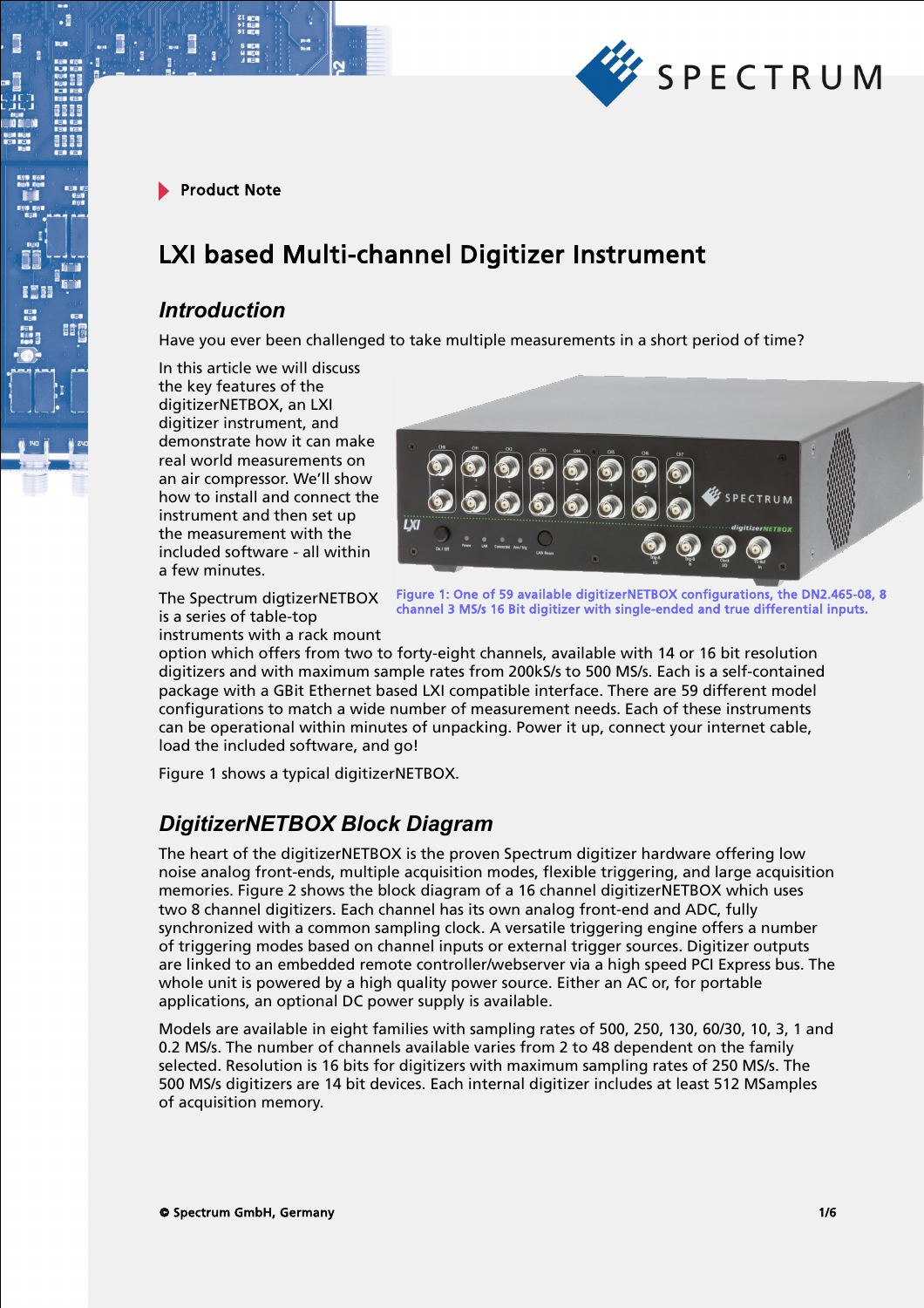

21 mm<br>サービス<br>91 mm

 $\cdot$ 

**BEEF** 

瞪



Figure 2: The block diagram of a 16 channel digitizerNETBOX showing the principle components including multiple digitizers, power supply, and embedded controller.

Data transfer and control is via an LXI (LAN eXtensions for Instrumentation) interface based on 1000BaseT Ethernet, supporting direct, local area network (LAN) and wide area network (WAN) computer interface. LXI offers reliable Ethernet communication, instrument interoperability, standard drivers, and an enhanced web interface. The digitizerNETBOX is a full LXI instrument, following LXI Core specification 2011, which is able to show the status of the box along with the current acquisition data.

The digitizerNETBOX is supported by drivers and examples for common computer programming languages as well as IVI, LabVIEW, and MATLAB. A professional version of Spectrum's SBench 6, -a powerful and intuitive interactive measurement software package, is included with the instrument. This program offers hardware setup, data display, and time, frequency and statistical domain analysis functions on Windows or LINUX operating systems.

### *DigitizerNETBOX applications*

The digitizerNETBOX can be used for many measurement applications. Units configured with the DC power supply and directly coupled with a laptop computer are ideal for mobile or service measurements powered from a vehicles battery. These applications would include invehicle measurements.

Using the power of the LXI instrument interface the digitizerNETBOX can also be located in a lab where multiple users can individually access it via LAN. The digitizerNETBOX gets its IP address from a standard DHCP server and can be reached over an Ethernet connection like any other TCP/IP device. Examples include control room situations and factory floor monitoring operations. It is also useful in people unfriendly environments including those with excess noise, chemicals, explosives, radiation or high-voltage.

Connecting the digitizerNETBOX to a wide area network (WAN) allows global access from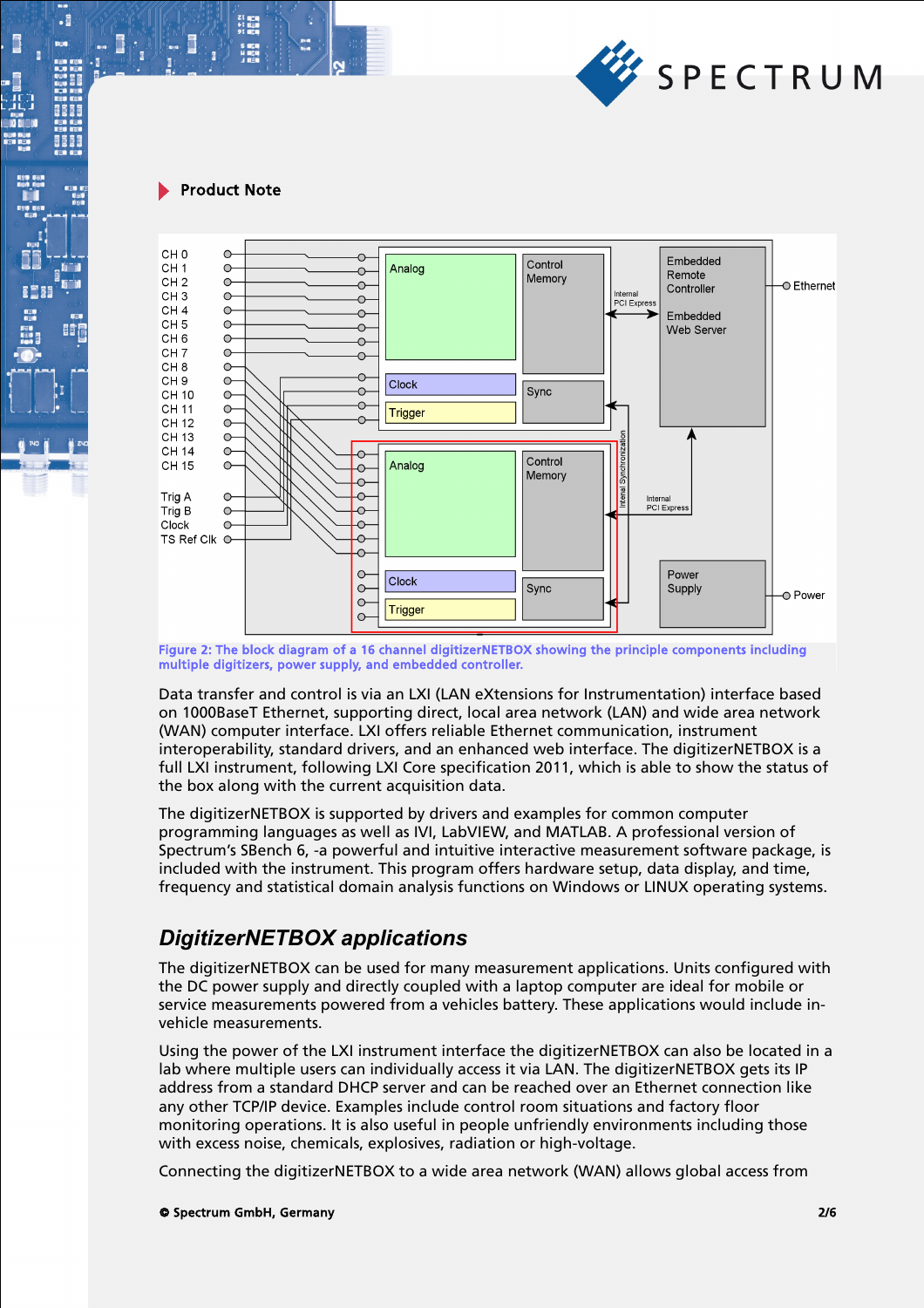

.

offsite analysis locations. This type of operation includes collaborative analysis involving multiple sites and is ideal for large projects.

### *DigitizerNETBOX features*

### Front-Ends

Analog inputs to the digitizerNETBOX each have their own signal conditioning and analog to digital converter (ADC). Depending on the model there can be up to 48 individual channels each with remotely programmable coupling, termination, and input voltage range. Select between 50  $\Omega$  or 1 M $\Omega$  input termination, AC or DC coupling and the input voltage range can be between  $\pm 50$  mV to  $\pm 10$  V full scale (model dependent).

### Clock

The sample clock for the digitizerNETBOX may be either internal or from an external source. The internal clock uses a phased lock loop (PLL) that allows the clock to be set with great precision. The external clock input can be directly applied as the sampling clock or routed as a reference clock to the PLL.

### Acquisition Modes

Digitizers offer two operating modes. The standard mode uses the internal acquisition memory as a ring buffer just like an **oscilloscope**. Data is written in the ring memory of the digitizer until a trigger event occurs. After the trigger, post-trigger values are recorded. This results in both pre and post-trigger values being included in the recorded data.

The second method is to use the memory in a FIFO (first in-first out) mode. This is a streaming mode which is designed for continuous data transfer between the digitizer and an external host computer. The control of the data stream is handled automatically, by the driver. The complete installed acquisition memory is used as a buffer, providing reliable data streaming at rates up to the limit of the Ethernet connection.

The standard and FIFO modes each offer three multiple recording methods which provide more efficient use of the acquisition memory in low duty cycle measurement applications. Low duty cycle applications include those which have short duration events of interest followed by long quiescent intervals. The acquisition methods optimized for the capture of this type of signal are Multiple Recording (segment) mode, Gated mode, and ABA (dual time base) acquisition. All of these modes segment the memory and make multiple acquisitions within it. The dual time base ABA mode reduces the sampling rate between triggers saving memory space but providing a view of what is happening in the dead-time between triggers.

Let's take a look at how these unique acquisition modes work. The Multiple Recording (segmented) mode allows the recording of multiple trigger events with an extremely short re-arm time. The acquisition memory is divided into several segments of equal size. One segment is filled for each trigger event. The acquisition stops between segments. The number of acquired segments is only limited by the memory used and is unlimited when using FIFO mode. Significant data associated with multiple triggers is stored in the acquisition memory in the contiguous segments. Data associated with the dead-time between events is not recorded. Each trigger event is time stamped so the precise location of each trigger is known.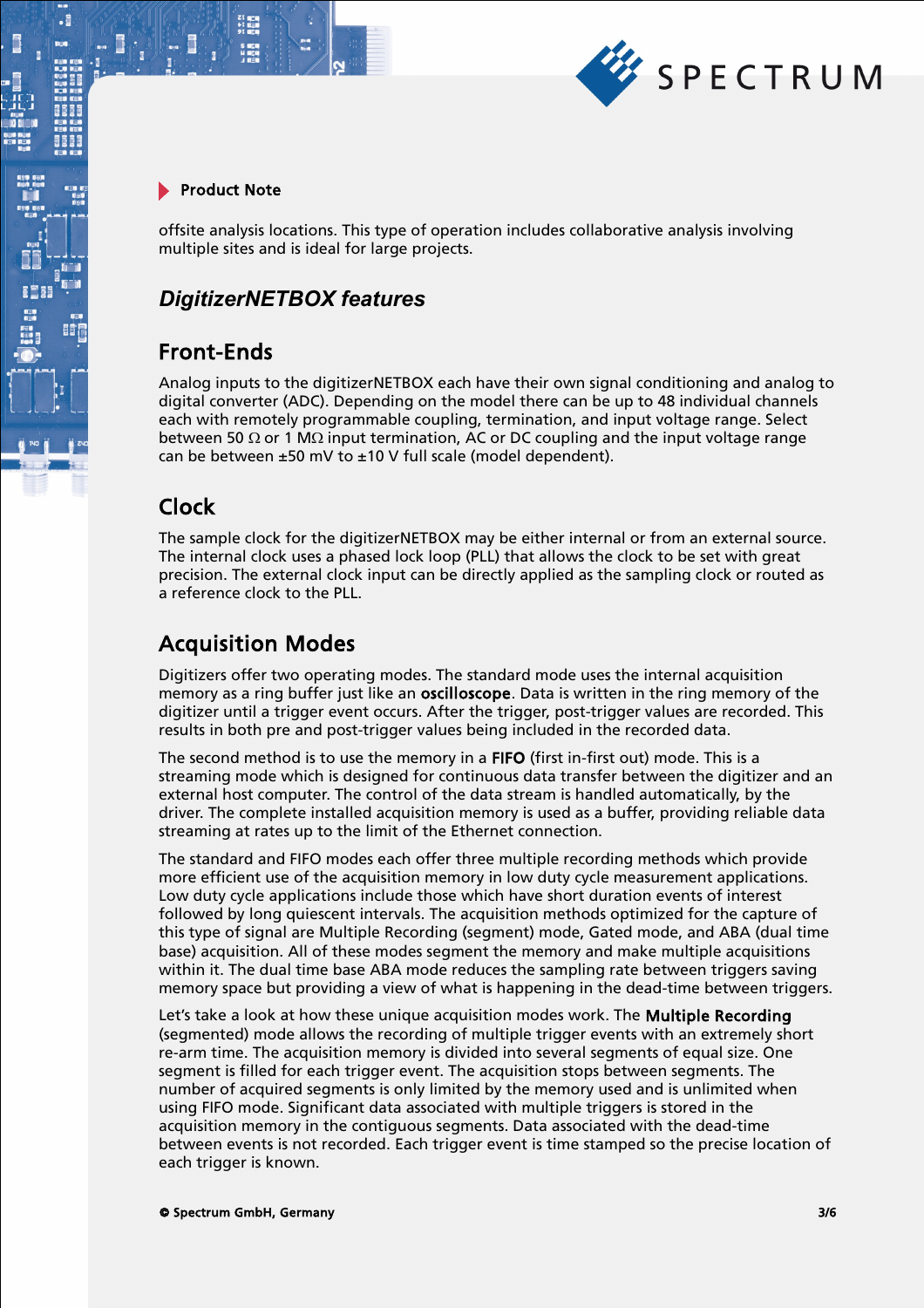

21 mm<br>サービス<br>91 mm

 $\cdot$ 

BÔ

Gated acquisition uses the state of a gating (enabling) signal, which can be either another channel or an external trigger input, to start and stop the sampling process. Data is only written to memory while the gate is active. In Gated mode the timestamps mark the opening and closing of the gate not including the pre and post gate acquisition interval. The number of acquired gate segments is limited by the acquisition memory and is only limited by the host memory when using FIFO mode.

ABA mode is a dual time base acquisition combining a fast acquisition on trigger events (B time base) with a slow sampling rate (A time base) between triggers. The ABA mode works like a slow data logger combined with a fast digitizer. The exact position of the trigger events is marked with timestamps as in the Multiple Recording mode.

## **Triggering**

Triggers synchronize data acquisition with external events. Effective use of a digitizer requires great flexibility in device triggering. Trigger sources include the acquisition channels and multiple external trigger inputs. For maximum trigger flexibility these inputs along with a rearm capability can be combined logically to produce advanced trigger states. The principal trigger sources contain dual trigger level comparators and support multiple trigger modes. These include single and dual slope edge triggers, re-arm (hysteresis) triggers, window triggers, and for the multiple source trigger there are related trigger gate generators. Logical AND or OR functions can be applied with multiple trigger sources to provide further flexibility in the trigger function.

All trigger events can be time stamped with a resolution of 1 sample. A timestamp reference signal from a GPS receiver or an IRIG-B receiver can also be fed into the unit.

## *Example Application*

The best feature of the digitizerNETBOX is the ease with which it can be setup and used. The following application for a Spectrum Model DN2.496-04 (4 channel, 16 bit, 60 MS/s) digitizerNETBOX involved measurements on a small air compressor. The digitizerNETBOX was unpacked and connected to a local area network. Device drivers, the Spectrum Control Center, and the SBench 6 software are installed in the unit, so there is no need to download or use a DVD.

The Spectrum Control center (Figure 3) has a discovery function that helps identify any digitizerNETBOX connected to your computer LAN. Simply press the Discovery button in the Spectrum Control Center and the unit will show up on your computer.

Within fifteen minutes of unpacking the unit it was ready to make measurements.

The air compressor was somewhat noisy so it was setup in a separate room along with the digitizerNETBOX. It was connected via a LAN and the measurement was remotely controlled using Spectrum's SBench 6



Figure 3: The Discovery function of the Spectrum control center finds all instances of the digitizerNETBOX available to the computer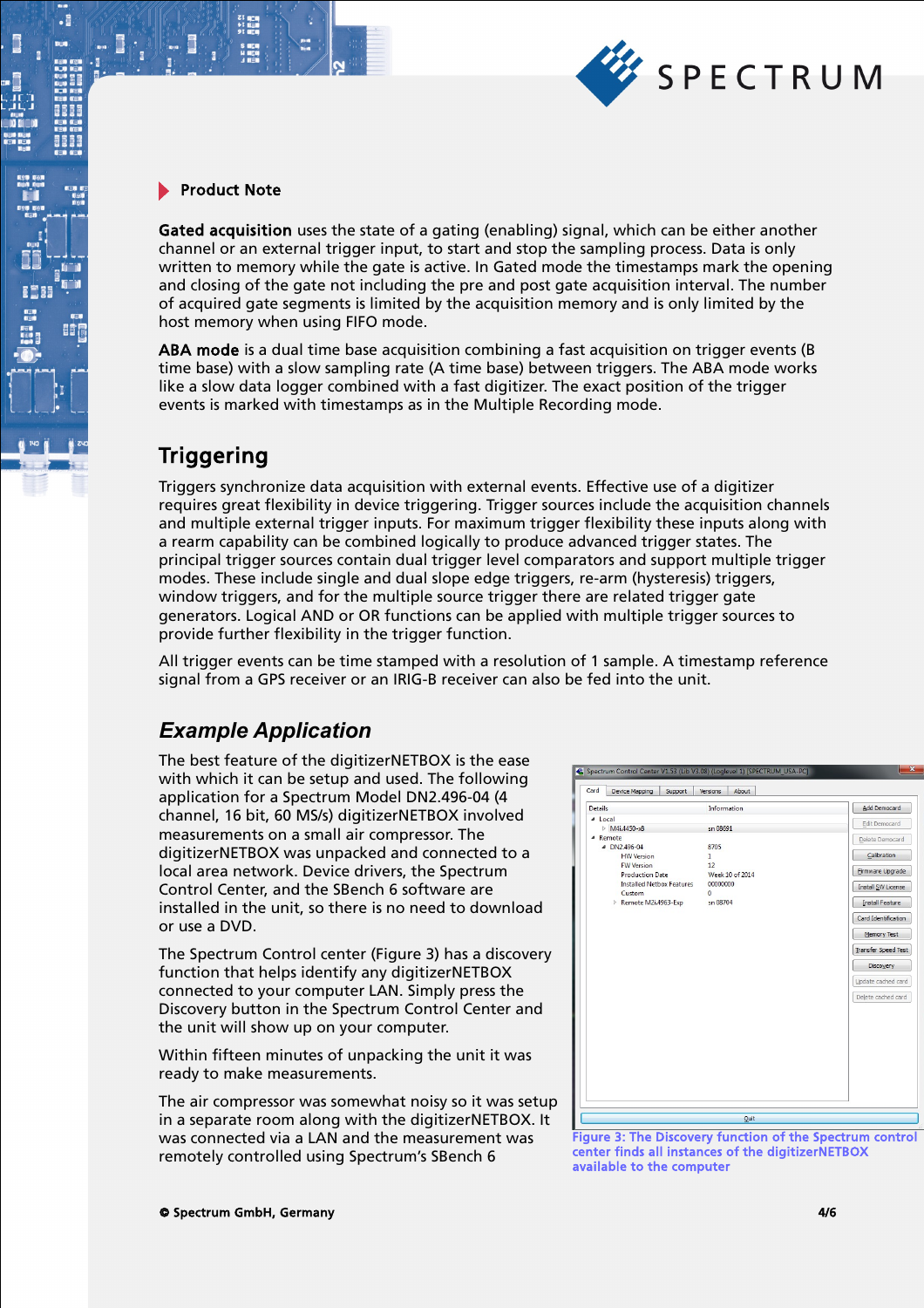

 $\cdot$ 

間

interactive measurement software package.

The air compressor was fitted with a pressure transducer, an accelerometer, and an instrumentation microphone which were connected via appropriate power sources to the digitizerNETBOX. Transducer sensitivities were 100mV/psi for the pressure transducer, 10 mV/G for the accelerometer, and 42mV/Pa for the microphone. These sensitivities were used to program SBench 6 so that readings of pressure and sound pressure would be in Pascal and acceleration would read in G's.

Figure 4 shows the result of a measurement of all three parameters when the discharge port of the compressor was closed in order to measure the maximum pressure available. The digitizerNETBOX was triggered on the increase of pressure which appears in the channel titled Pressure in the top grid of the display. Immediately below that, the acceleration channel reads the vertical acceleration. The waveform at the very bottom, shows the variation in sound pressure level.



Figure 4: The SBench 6 screen showing the results of a measurement of the maximum pressure of the air compressor. The top grid is the pressure waveform. The middle grid is the vertical vibration acceleration, and the bottom grid is the sound pressure level.

The measurement trigger occurred when the pressure exceeded 13.7 kPa. The output port was closed for one second and the peak pressure recorded was 52.7 kPa as measured using SBench 6's measurement calculation capability.

During the time that the discharge port is closed the vibration level increases with a maximum downward acceleration of 3 G's. This is again read using SBench 6's minimum parameter on the vertical acceleration channel.

The sound pressure level remains relatively unchanged until the discharge port is closed and again when it is opened. It is picking up sound of the valve which closes the port. The effective (rms) sound level is recorded as 321 mPa which explains the uncomfortable noise level when the compressor is running outside of its enclosure.